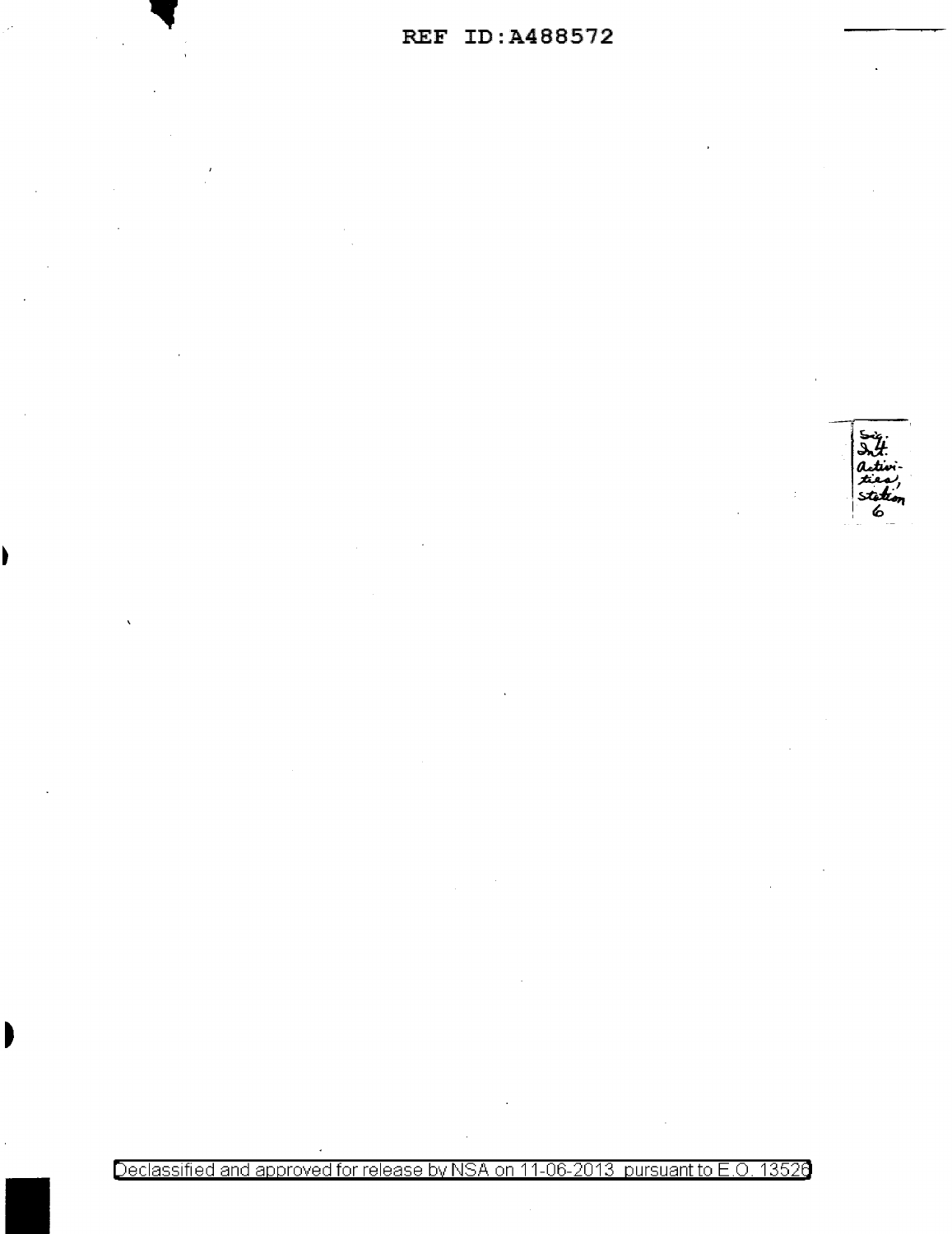#### ID:A488572 **REF**

 $15 - 3 - 04969$ 

# **SPSIS-3**

### 31 May 1945

d 11 / 1 de parais.

### **SUBJECT:** Review of Signal Intelligence Activities in the Philippines, 1934 - 1941

TO<sub>i</sub>

31. May 456. 72.42

Deputy Chief, Military Intelligence Service<br>Room 2E 800, The Pentagon Washington 25, D. C.

1. In accordance with verbal request, the following information is furnished regarding signal intelligence activities in the Philippines from 1934 through 1941:

In the summer of 1934 plans were made to 8. establish an intercept station in the Philippines. Details can be supplied, if desired. In November 1934, one lieutenant, one staff sergeant, and one private vere ordered to the Islands for this purpose. (See Tab A.)

b. The lieutenant, Mark Rhoads, Signal Corps, the first graduate of the Signal Intelligence School, arrived in Manila in January 1935. Although there was a desire on the part of the Signal Intelligence Service that Lieutenant Rhoads be assigned to intercept and signal intelligence duties, and despite the desire stated in the last sentence of paragraph 2 of Tab A, Lieutenant Rhoads was given various jobs other than signal intelligence. However, in March 1935 he was able to obtain the private, Howard W. Brown, mentioned in paragraph 1 above, and five other privates with no particular qualifications but who happened to be surplus at the time. The whole group moved to Caballo Island. The staff sergeant, Paul E. Bird, was not available. Three men started training as Kana operators, and two as cryptanalytic clerks. The one trained private furnished the intercept material for submission to Washington, and the two clerks compiled data from the retained copies of the messages.

c. Activities had barely gotten under way, hovever, when Captain Rhoads was taken 111, hospitalised, and eventually retired. Captain Norman L. Baldwin, Signal Corps, who was also qualified to carry on signal intelligence activities, arrived in the Philippines in September 1934. He was put in charge of radio communication facilities of the Philippine Department. Prior to and after Lieutenant Rhoads tenure, intercept activities were placed under Captain Baldwin's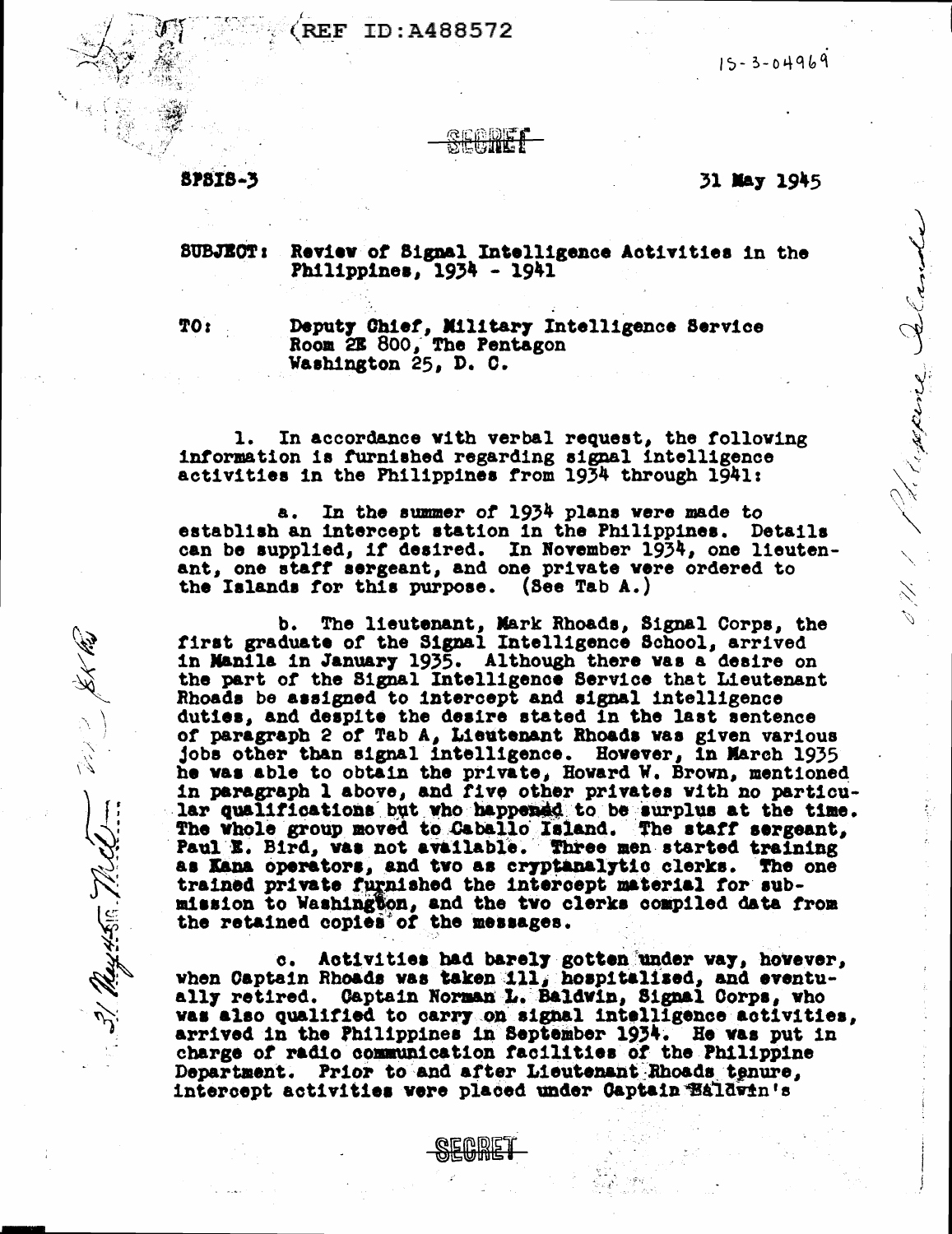

•

REF ID:A488572

(SPSIS-3, 31 May 1945)

supervision in addition to his other duties, due to the shortage of officers, until his relief in 1937. Hence the vork during this period was carried on only sporadi-cally. In 1936, Lieutenant W. Preston Corderman, the In 1936, Lieutenant W. Preston Corderman, the second graduate of the Signal Intelligence School, was sent to the Philippine Department. There vere no instructions issued to him or to the Philippine Department that indicated a desire that he be assigned to signal intelligence duties. He vas assigned to the 12th Signal Company and was shortly made its commanding officer. He was not assigned to any signal intelligence duties.

d. Net unt11 1938 vae a renewed attempt made to revitalize the intercept station in the Philippines. Up to this time all the personnel engaged in signal intelligence activities in the Philippines vere to be supplied from the existing quota and it is not surprising that the work was given secondary consideration. The following is extracted from an undated report (see Tab B) found in the Signal Security Agency files:

"In view or the paucity of results from the Philippine Department and because of the fact that Capt. Corderman was assigned command of the Signal Company rather than used for intelligence vork, it vaa thought beat that Capt. Miller's arrival should be preceded by a definite directive. Thia directive stated that Capt. Killer should not be burdened with routine duties, should be assisted in intercept work and would need tvo NCO's and eight privates, one of the NCO's to be of the first three grades. The directive further stated that the CSigO would provide equipment, and stated definitely the object of the intercept, the copying of Japanese military traffic."

e. Captain Harrod G. Miller, Signal Corps, vas assigned to the Philippine Department 1n 1938. The War Department directive to the Commanding General, Philippine Department, dated 11 February 1938, is attached as Tab  $C$ . The mission vas intercept only and the officer in charge vas to have no other duties.

*t.* On l January 19)9 the 2d Signal Service Company was officially established.

g. Captain Joe R. Sherr, Signal Corps, relieved Captain Miller in 1940. At the time the Chief Signal Officer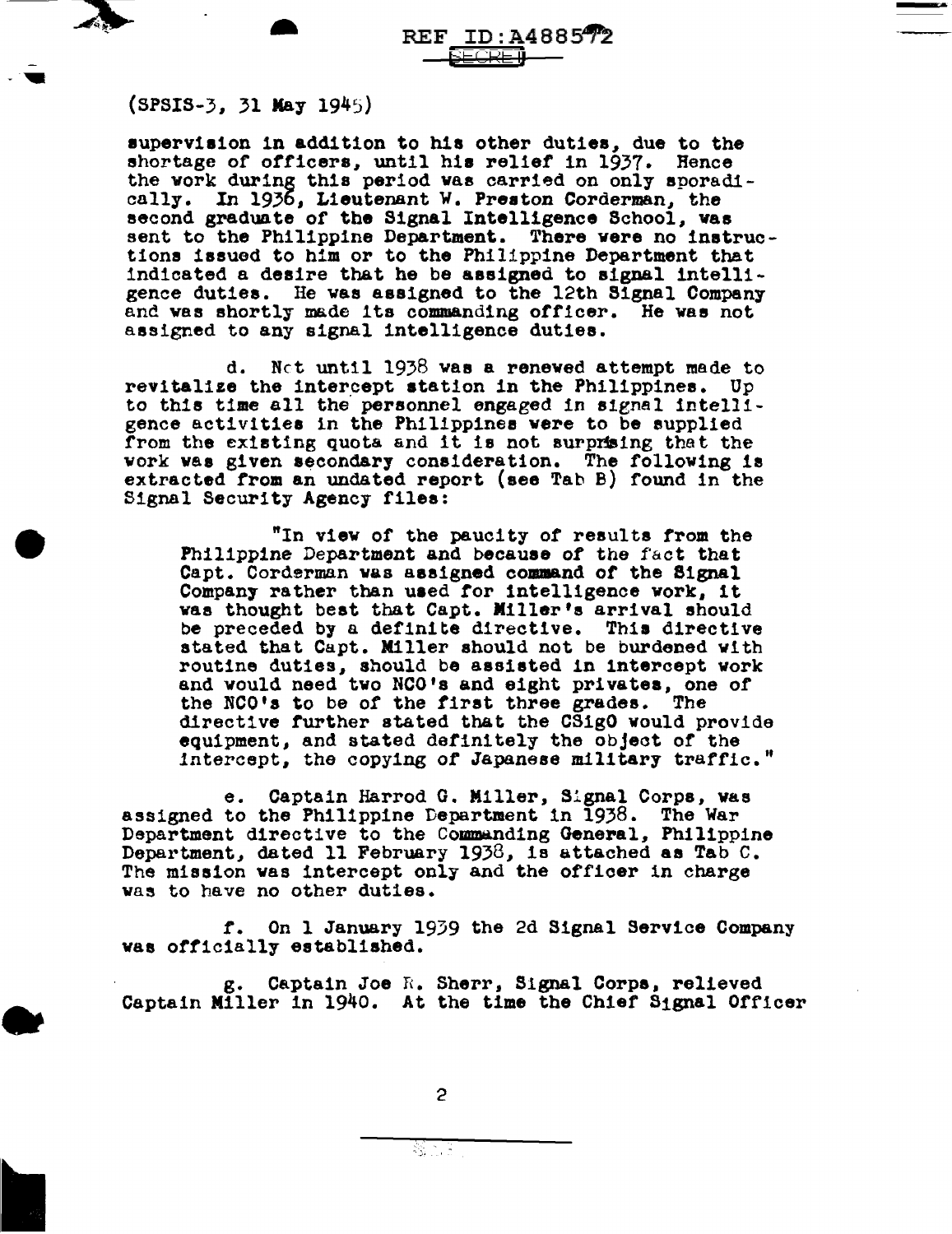REF <u>ID:A4</u>88572<br>-<br>(2008 - 2008 )

 $(SPSIS-3, 31 May 1945)$ 

requested G-2 to send a letter to the Commanding General, Philippine Department, renewing the directive as given above in paragraph 5. This was sent; a copy is shown in Tab D.

h. A review of the division of responsibilities between the War Department and the Philippine Department regarding signal intelligence activities is given in a radiogram dated 12 March 1941 from the Chief Signal Officer to the 8lgnal Officer, Philippine Department. (5ee Tab E.) This places the activities of the Monitor Station exclusively under War Department control.

1. Apparently there was no change in this directive through 1941. In answer to a query by radio from the Signal Officer, Philippine Department, the Chief Signal Officer replied on 2 September 1941 that Major Sherr could be assigned replied on 2 September 1941 that Major Sherr could be assigned additional duties provided they caused no interference with intercept duties. (See Tab F.) Note that the reference letter 1a the War Department directive mentioned in paragraph 7.

The only indication that Manila was ever concerned with solving any of the intercepted material is shown in Tab G in which the Chief Signal Officer in a radiogram dated  $24$  December  $1941$  authorized Manila to inspect and take advantage of some Japanese codes on the way from Singapore to the British Delegation in Manila.

k. In view of the tact that the 2d Signal Service Company was not established until 1 January 1939 and that even after ita eatabliahment Captain Sherr was not carried as a member of the 2d Signal Service Compan7, the prescrip- tion of the duties and reapona1bil1t1ea of the various officers mentioned above were properly within the jurisdiction of the Department commander and not the Signal Intelligence Service, War Department.

(Signed and sent out l June 1945)

7 Incla: Tabs A thru G W. PRESTON CORDERMAN Colonel, Signal Corpe Commanding

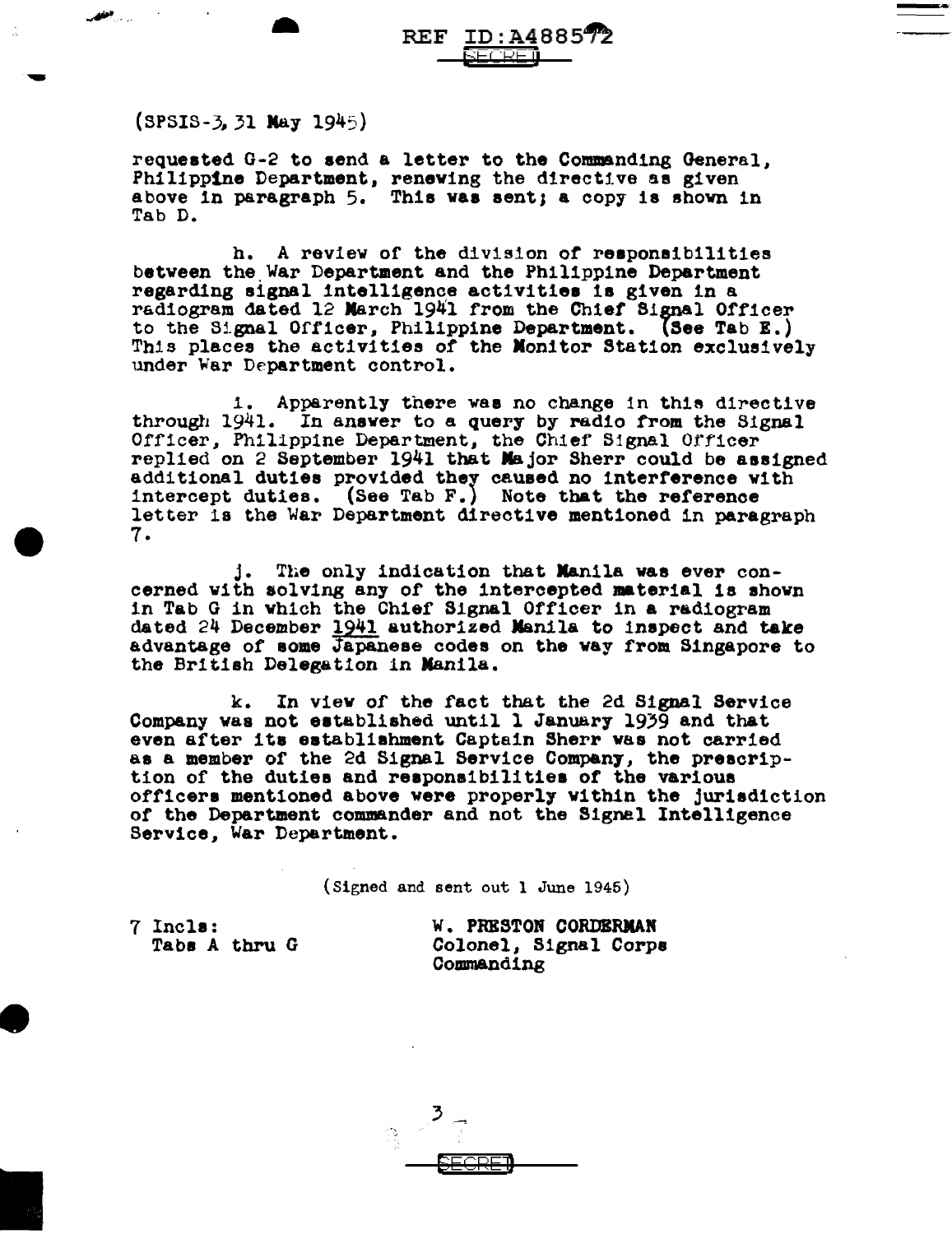$REF_{\overline{F}}$ ID A4885

'WAR DEPARTMENT THE ADJUTANT GENERAL'S OFFICE WASHINGTON

A.G.Jll.5(9-20-34)Pub. November 8, 1934.

•

**'** 

 $TAR$ A

Intercept Station in the Philippine Department.

Commanding General, Philippine Department, Mani la *,* P. I.

1. With reference to paragraph 1, AG 311.5 (9-20-34)Pub., September 22. 1934, Subject: Intercept Station in the Philippine Department, in which you were informed that add1t1onal intercept operators would be provided as soon as qualified men become available, it has now been determined that it will be impractical to furnish trained intercept radio operators as replacements for the Phil-1ppine Department.

2. lat Lieutenant Mark Rhoads, Signal Corps, who will sail for the Philippine Department on the transport leaving New York December 14, 1934, and Staff Sergeant Paul E. Bird, Signal Corps, and Private Howard W. Brown, Signal Corps, who sailed for the Philippine Department on the transport that left New York October 16,  $1934$ , have been specially trained as signal intelligence specialists. They are qualified to carry on the signal intelligence activities in your department, and to act as instructors tor the training of their replacements. It is therefore desired that you undertake the training of intercept radio operators in your department to the extent necessary to meet your replacement requirements for this type of specialist.

By order of the Secretary of War:

Joe N. Palton

Adjutant Generel.

COPY

I

TAB A

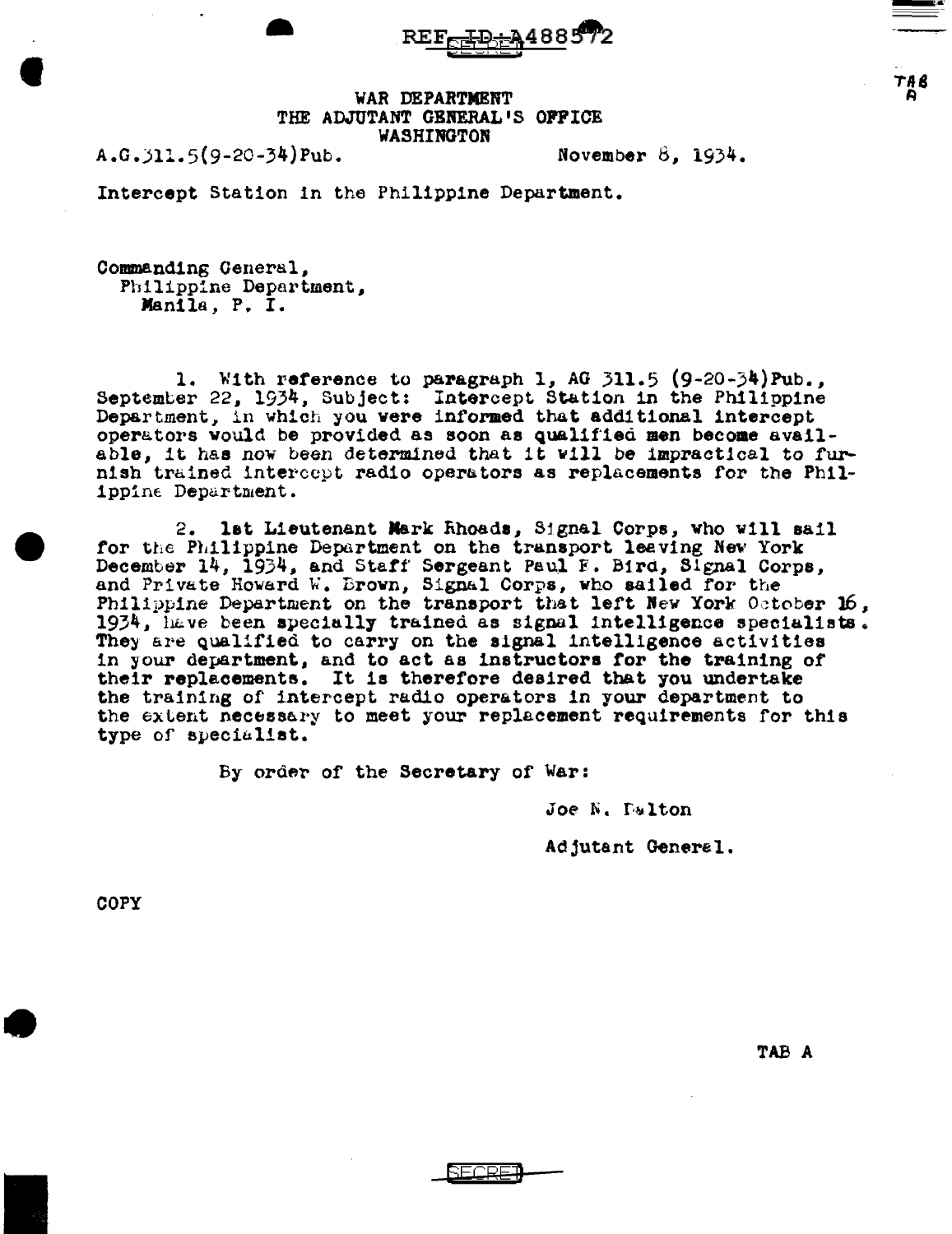## $REBEZEDAA4885$

### BRIEF HISTORY OP PHILIPPINE DEPARTMENT INTERCEPT STATION

**'** 

A "Report of Activities on Radio Intercept Miaeton• by lst Lieut. Howard S. Paddock and dated Spril 21, 1926 shows that interest in intercept activity in the Philippines then existed. This report also refers to work along the same line done. by then Lieut. Teague.

No directive appears in the files until a letter from the CS1g0 to S1g0 Philippine Department dated August 12, 1930. This letter warns of the imminent arrival of one complete set of intercept equipment, desires that it be installed and tested and that personnel be trained for its operation. No statement of the numter of men required is given, and it is stated that when report has been made of the efficiency of the apparatus, peacetime duties may be assigned.

Apparently no further instructions were issued and the operation of the station lapsed, for we find in Memorandum from the CSigO to G-2 dated July 2, 1934, the following pertinent matter:

. "3. The Develo~ent *of* Eguipment. \* \* • • Some of this equipment was supplied the Philippine Department several years ago and several months ago additional equipment of a much improved type was shipped to the Philippine Department.

4. b. The Training of Intercept Operators. \* \* \* \* After a study of the matter, and upon the recommendation of the Commanding General of the Philippine Department, the Signal School undertook the development of a scheme for training intercept operators, and during the past school year has trained several enlisted men under this scheme Yith the view to their employment in the Philippine Department (in conformity with past recommendations of the Department Commander for such action).

~. c. • • • • • • In conformity v1th this reepona1- b111ty, he (CS1g0) has proceeded v!th the training of personnel and the development of improved equipment with the v1ev *of*  recommending at the appropriate time the installation or a station in the Philippines at a more satisfactory location. The unsatisfactory location of the present station is such as to render it practically inoperative as such, therefore, in to render it practically inoperative as such, therefore, in submitting his letter of June 19, 1934, it was considered unnecessary to refer to that station, (i.e., the one in Manila)."

The above was part of the correspondence relating to the OSigO's request that an intercept station be aet up on Caballo Island. Bventuall7 the Department Commander vaa given authority to locate the station as he desired. Then a letter from the

SECRET

 $T\Lambda F$   $\in$   $\mathbb{R}$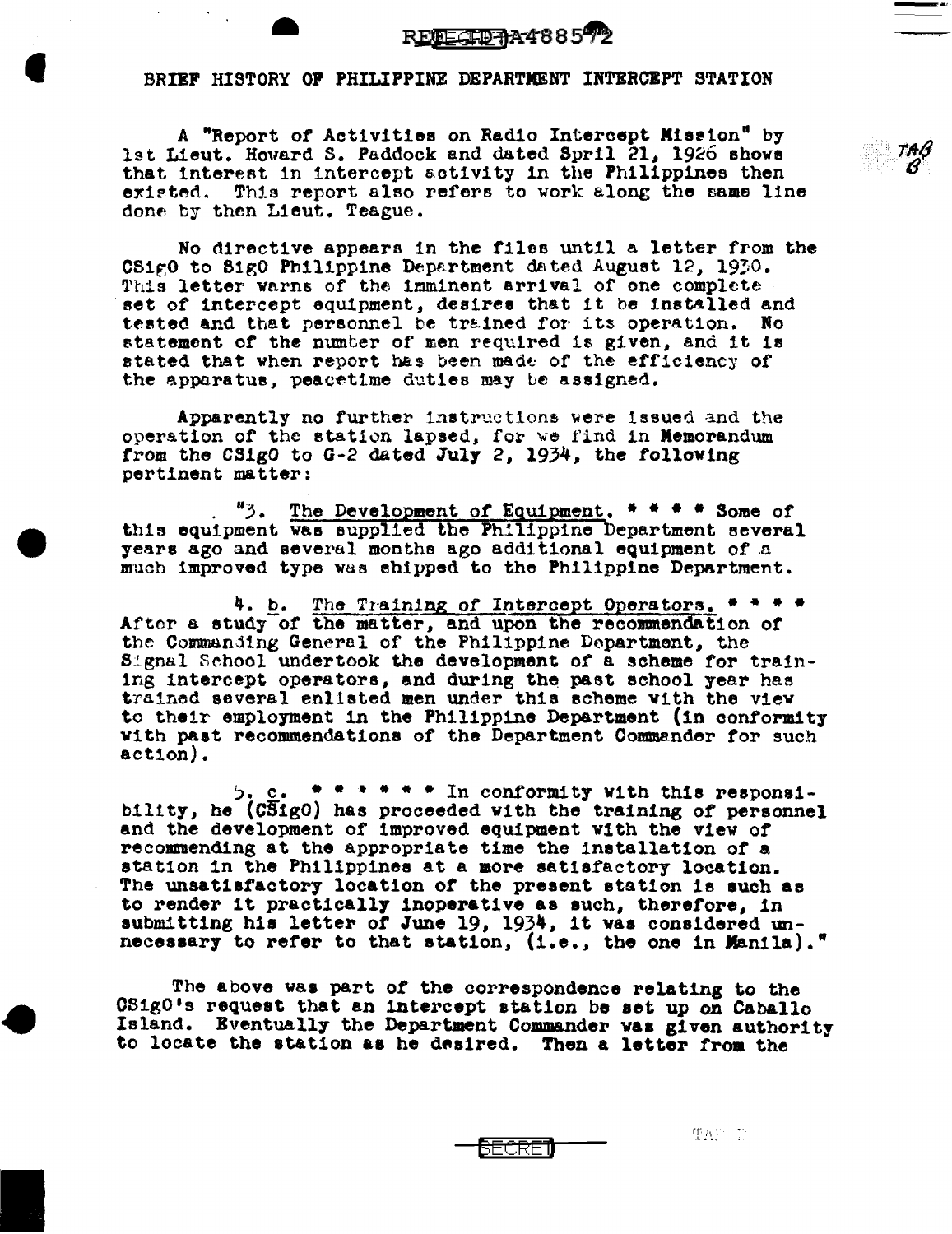A.G. to the Commanding General, Philippine Department, dated Sept. 22. 1934, stated that Capt. Baldwin, Lieut. Rhoads, Sgt. Bird and Pvt. Brown were being sent as specially qualified intercept personnel, that these must be considered a part of the existing personnel quota for the Philippines, that additional trained replacements within the quota would be sent later. The letter also listed the apparatus sent or being sent and directed that intercepted messages be forwarded through G-2 for solution in the office CSigO.

A letter dated Nov.  $8$ , 1934 from the A.G. to the C.G. Philippine Department states that in the future intercept operators for that Department must be trained there.

Sporadically thereafter, small batches of traffic were forwarded. The total, in the opinion of Mr. Friedman, was negligible.

On Sept. 16, 1956, a directive was sent to the Commanding General, Philippine Department. This is too long to quote, but it assigned practically the same or similar duties as did the directives sent to the other Departments and to Corps Areas having intercept stations.

In response to a radiogram from the C31gO there is the following radiogram dated February 25, 1937:

> "RERAD FEERUARY TWENTIETH TWO MEN INTERCEPT DUTY COMMA ONE MAN RETURNING US MARCH TRANSPORT STOP NO REPLACEMENT AVAILABLE STOP ONE RECEIVER COMET PRO OLD STYLE AND ONE DICTAPHONE TELECORD RECORDER IN USE INTERCEPT WORK

> > COMPTON"

In view of the paucity of results from the Philippine Department and because of the fact that Capt. Corderman was assigned command of the Signal Company rather than used for intelligence vork, it was thought best that Capt. Miller's arrival should be preceded by a definite directive. This directive stated that Capt. Miller should not be burdened with routine duties, should be assisted in intercept work and would need two NCO's and eight privates, one of the NCO's to be of the first three grades. The directive further stated that the CSigO would provide equipment, and stated definitely the object of the intercept, the copying of Japanese military traffic.

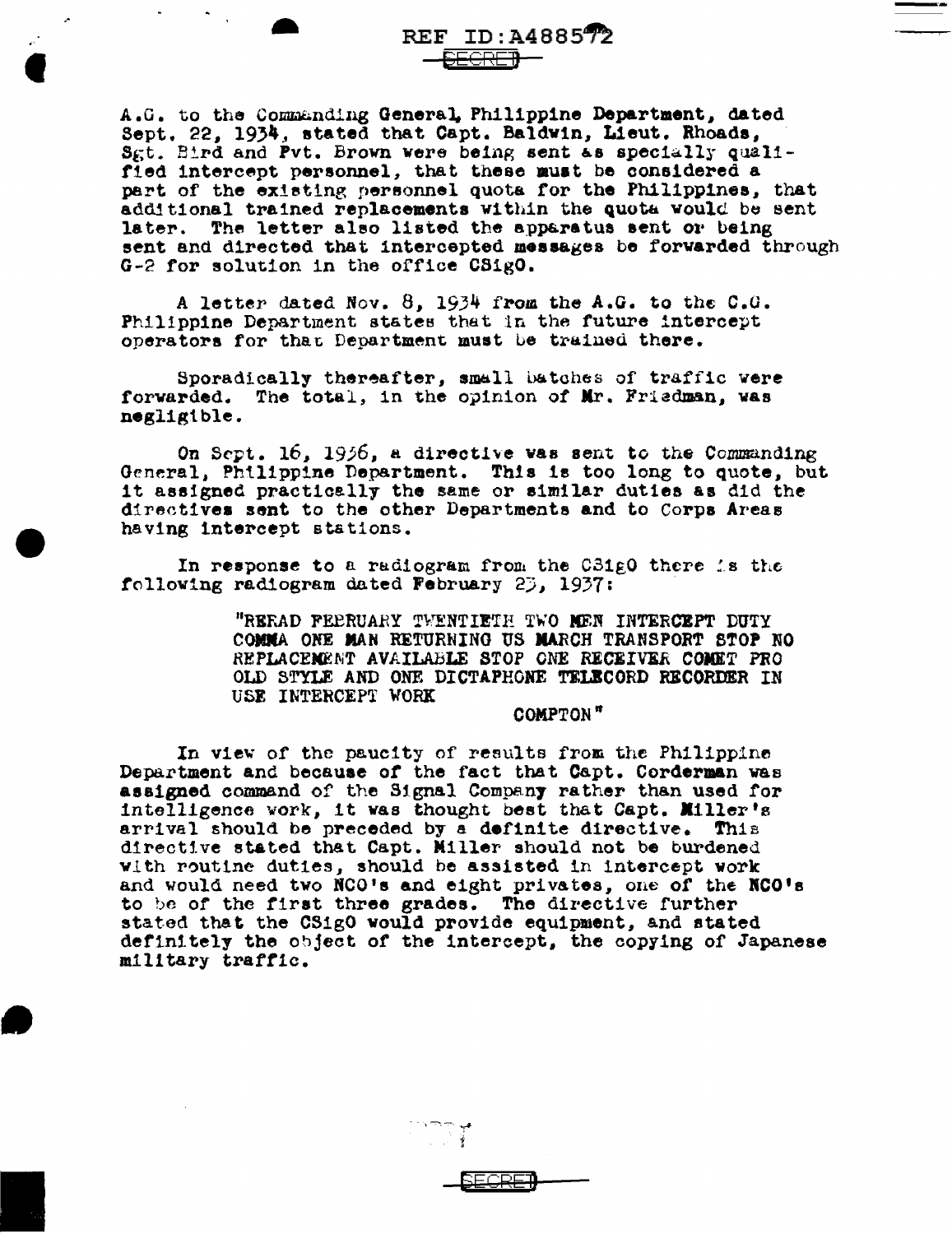REE TD: A488572

**ACW** 

AG 320.2 (2-9-38)<br>(Misc.) CSO-B

..

February 11, 1938.

SUBJECT: Radio Intercept Activity in the Philippine Department.



TO: The Commanding General, Philippine Department,<br>Manila, P. I.

1. It is the desire *or* the War Department to obtain radio intercept of Japanese radio traffic, particularly of the Japanese Army radio traffic. Captain Harrod G. Miller, Signal Corps who will arrive in your command about May 11, 1938, is peculiarly fitted to organize and conduct such radio intercept activity. It is therefore desired that you place him upon such duty and do not burden him with routine duties, and that you provide the necessary personnel for the conduct of the radio intercept service. It is thought that the necessary personnel would be approximately one noncommissioned officer (Signal Corps) of the first three grades, one noncommissioned officer (Signal Corps) of the fourth grade and eight radio operators.

2. The Chief Signal Officer will take steps to assure that the radio interaept activity is appropriately equipped. for the work.

By order of the Secretary or War:

. ·

E. R. Householder

Adjutant General.

COPY

'lAB c

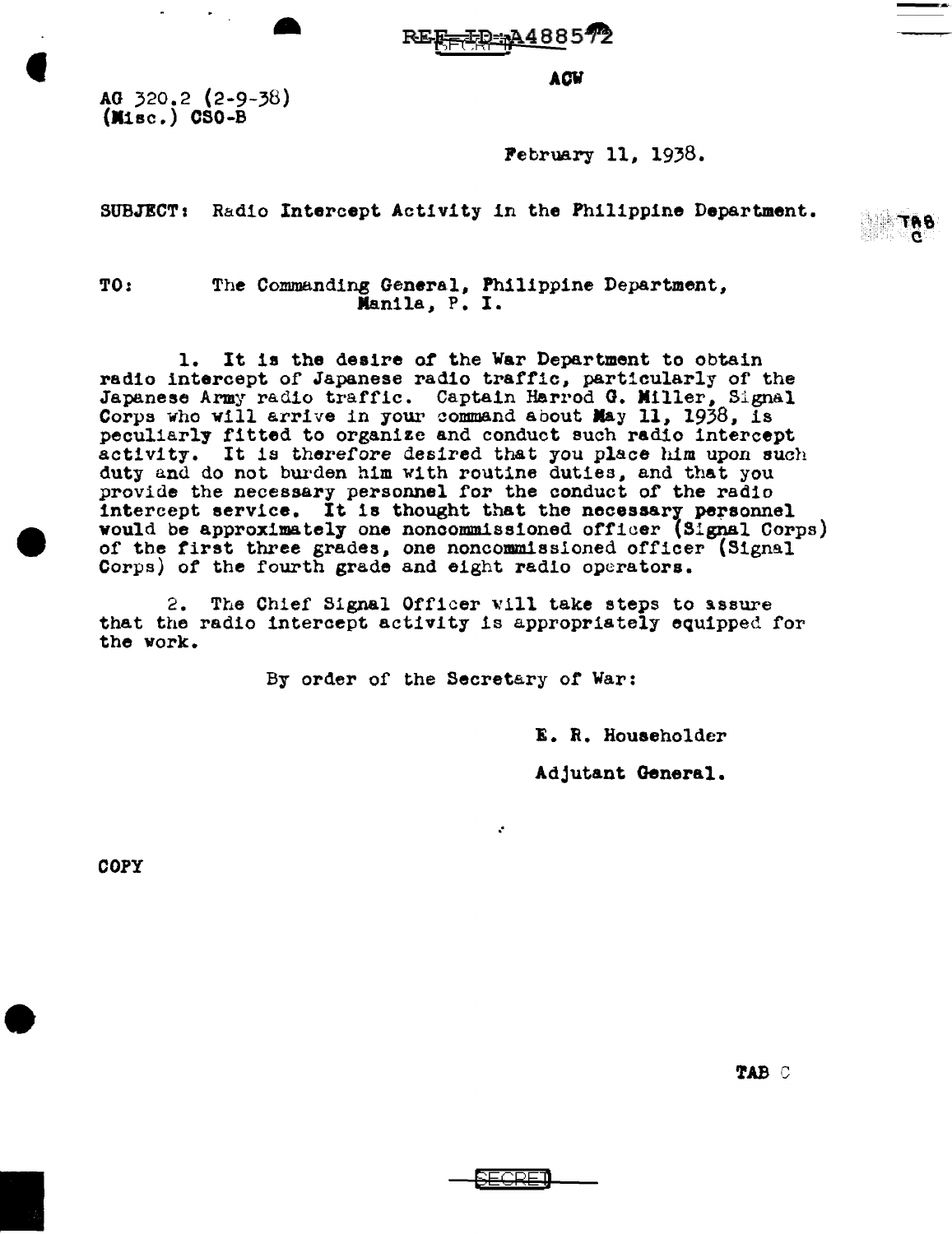

 $A.G. 320.2 (5-28-40)0-B$ 

..

May 29, 1940.

Radio Intercept Activity in the Philippine Department.

Commanding General,<br>Philippine Department, Manila, Philippine Islands.

1. Reference is made tc letter of February 11, 1938, from The Adjutant General to the Commanding General. Philippine Department (File A.G.  $220.2$  (2-9-38) (Misc.) CSO-B), Subject: "Radio Intercept Activity in the Philippine Department."

2. Captain Joe R. Sherr, Signal Corps, has because of his qualifications been selected and assigned as a replacement for the officer referred to in the above mentioned letter. Captain Sherr will arrive in Manila on or about July 20, 1940. The importance of the work to be conducted by this officer renders it desirable that he be placed on no other duties that would interfere therewith.

By order of the Secretary of War:

GEO. A. MILLER

Adjutant General.

'I'AB D

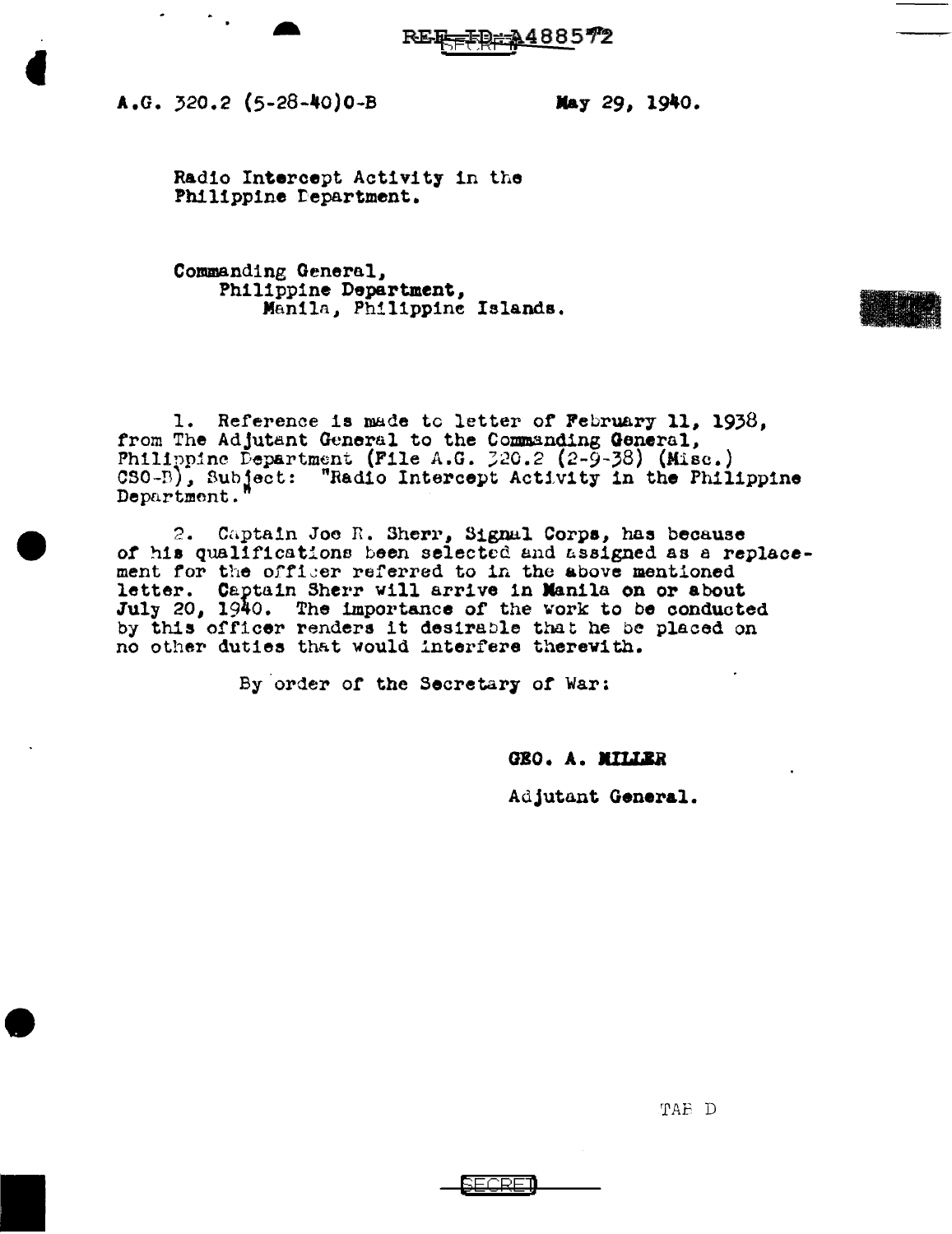REEETR488572

0CS1g0 0CS1g0 311.5-General

 $/s/3$ . B. Akin S. B. Akin, Colonel, Sig. C.

**MARCH 12 1941** 

SIGNALS PHILIPPINE DEPARTMENT MANILA PI

ANY LOCAL SIGNAL INTELLIGENCE MATTERS AFFECTING RESPONSIBILITIES OF DEPARTMENT COMMANDER AND REQUIRING COORDINATION WITH THE NAVY SHOULD BE HANDLED THROUGH THE LOCAL JOINT PLANNING COMMITTER PARENTHESIS SEE SECTI N SIX CHAPTER EIGHT JOINT ACTION OF THE ARMY AND NAVY AS AMENDED BY CHANGE JOINT ACTION NUMBER TWO PARENTHESIS STOP THE ONLY PHILIPPINE DEPARTMENT SIGNAL INTELLIGENCE ACTIVITIES THAT COME DIRECTLY UNDER WAR DEPARTMENT ARE THE MONITORING ACTIVITIES OF STATION NUMBER SIX STOP THE MONITORING DIRECTIVES OF THIS STATION HAVE BEEN AND ARE CONTINUOUSLY COORDINATED BY THIS OFFICE WITH DIRECTIVES ISSUED BY THE NAVY DEPARTMENT TO THE NAVY'S CORRESPONDING ACTIVITIES STOP IT IS THEREFORE DESIRED THAT NO CHANGE IN THESE DIRECTIVES BE ATTEMPTED LOCALLY STOP RESPONSI-BILITY FOR SIGNAL INTELLIGENCE ACTIVITIES PARENTHESIS INCLUDING DIRECTION FINDING PARENTHESIS OTHER THAN AS ABOVE MENTIONED RESTS ENTIRELY WITH THE LOCAL COMMANDERS STOP IN THE EVENT OF HOSTILITIES THE WAR DEPARTMENT DIRECTIVES COVERING THE ACTIVITIES OF MONITORING STATION NUMBER SIX WILL NOT UNLESS OTHERWISE SPECIFICALLY ORDERED BY THE CHIEF SIGNAL OFFICER BE CHANGED STOP PERTINENT INTELLIGENCE RESULTING FROM THE ACTIVITIES OF MONITORING STATION NUMBER SIX WILL WHEN AVAILABLE BE SUPPLIED BY G-TWO OF THE WAR DEPARTMENT TO THE COMMANDING GENERAL PHILIPPINE DEPARTMENT STOP THIS IS IN REPLY TO YOUR LETTER OF FEBRUARY TENTH

**MAUBORGNE** 

TAB R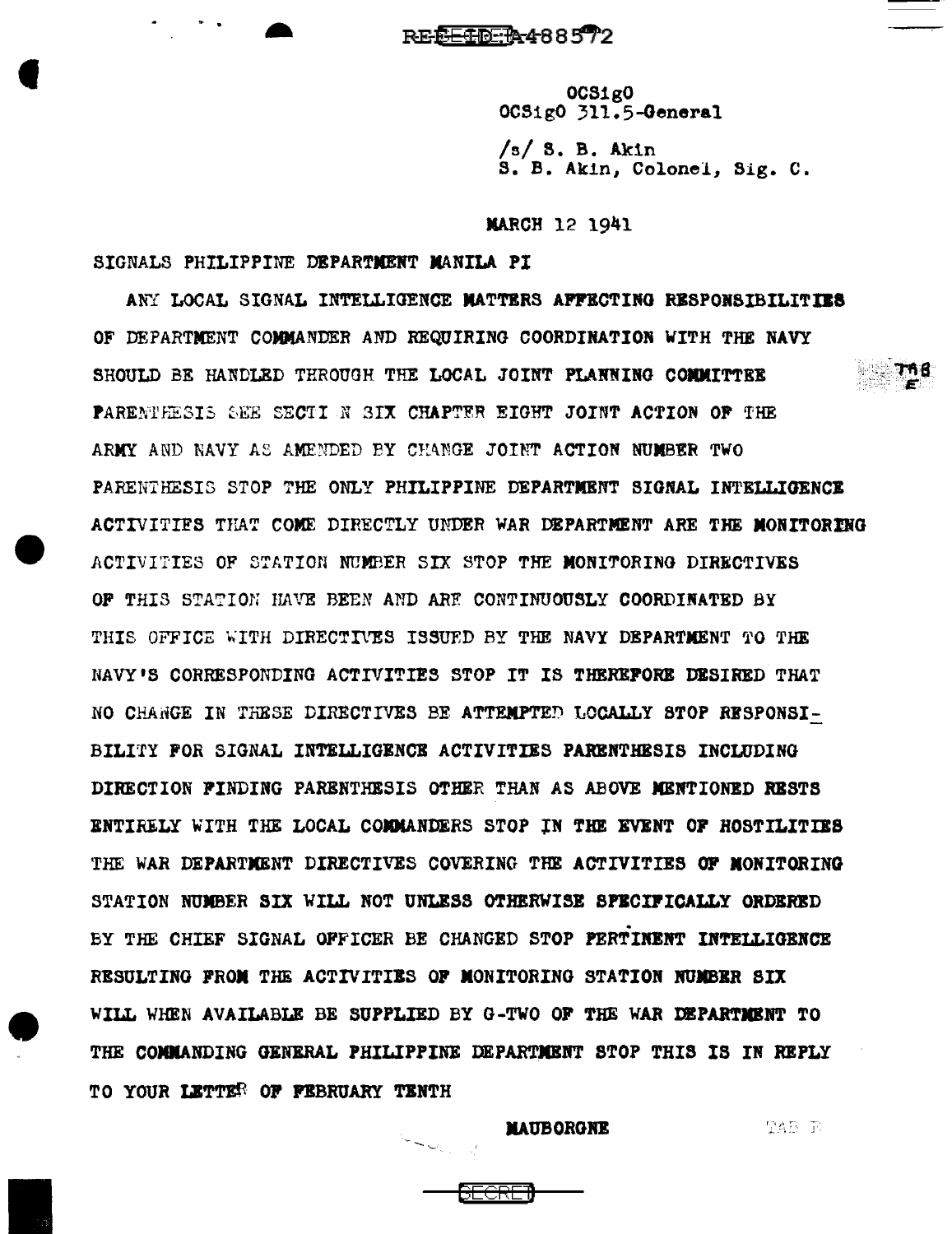OCSigO OCSigO 311.5 General

/s/ R. W. Minckler R. W. Minckler, Lt. Col., Sig C

SEPTEMBER 2 1941

SIGNALS PHILIPPINE DEPARTMENT NANILA PI<sup></sup> SEE SECRET LETTER AG THREE TWENTY POINT TWO DATED MAY TWENTY NINE COMMA NINETEEN FORTY TO COMMANDING GENERAL PHILIPPINE DEPARTMENT FROM THE ADJUTANT GENERAL REGARDING DUTY OF MAJOR SHERR LETTER DOES NOT PROHIBIT OTHER DUTIES IF ASSIGNMENT CAUSES NO INTERFERENCE WITH INTERCEPT DUTIES STOP IF CHANGE IN LETTER IS DESIRED SUGGEST RECOMMENDATIONS BE SUBMITTED THROUGH COMMAND CHANNELS TO WAR DEPARTMENT

OLMSTEAD ACTING

SENT No. 114 September 2, 1941 TNP

 $\Delta$